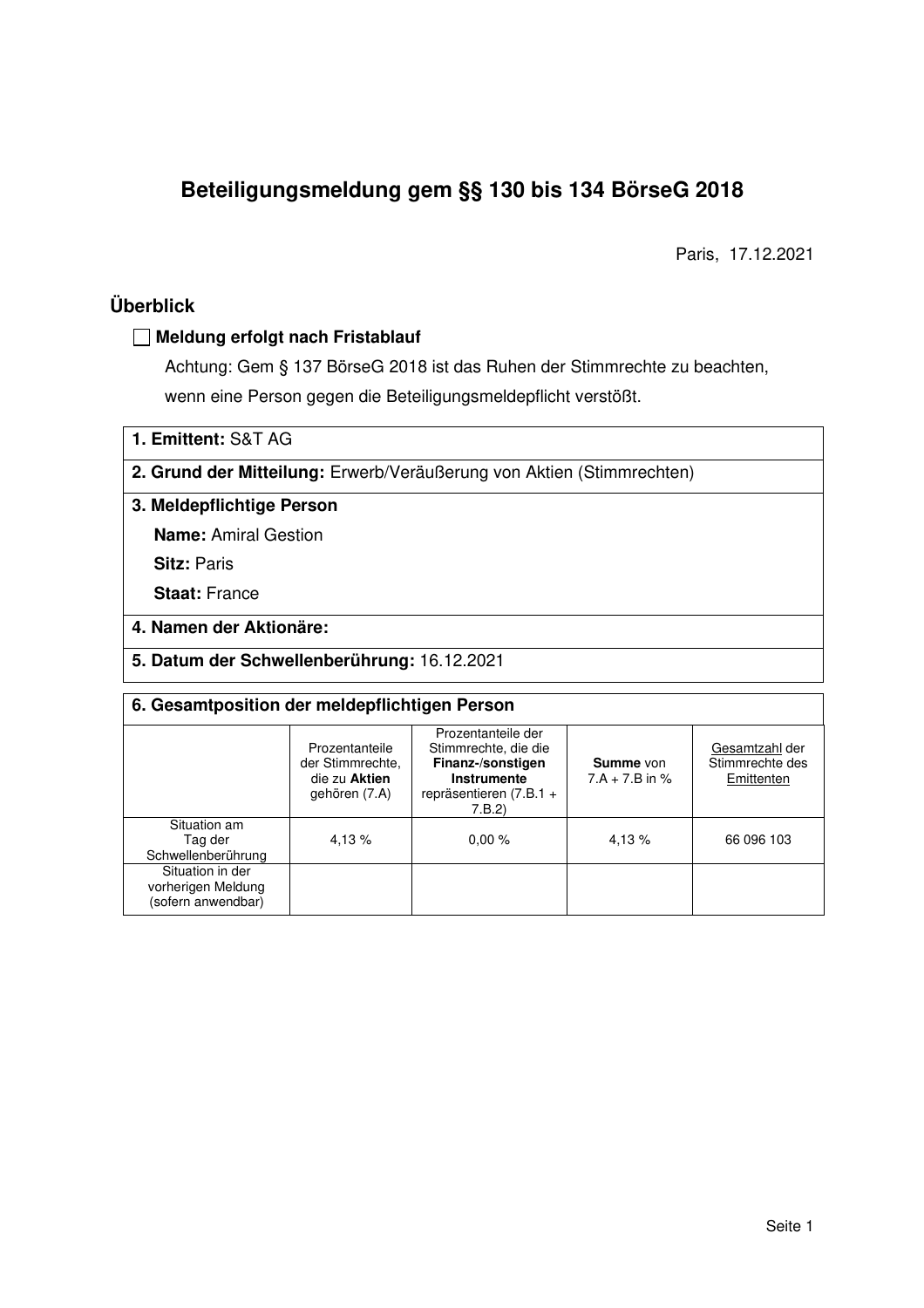### **Details**

### **7. Details über die gehaltenen Instrumente am Tag der Berührung der Schwelle:**

| A: Stimmrechte, die zu Aktien gehören |                                                                               |  |                                    |                                    |  |  |
|---------------------------------------|-------------------------------------------------------------------------------|--|------------------------------------|------------------------------------|--|--|
|                                       | Anzahl der Stimmrechte                                                        |  | Prozentanteil der Stimmrechte      |                                    |  |  |
| <b>ISIN der Aktien</b>                | Direkt<br>Indirekt<br>$(S$ 130 BörseG<br>$(S$ 133 Börse $G$<br>2018)<br>2018) |  | Direkt<br>$(S$ 130 BörseG<br>2018) | Indirekt<br>(§ 133 BörseG<br>2018) |  |  |
| AT0000A0E9W5                          | 2 729 634                                                                     |  | 4.13%                              |                                    |  |  |
| Subsumme A                            | 2 729 634                                                                     |  | 4.13%                              |                                    |  |  |

| B 1: Finanzinstrumente / sonstige Instrumente gem § 131 Abs 1 Z 1 BörseG 2018 |              |                |                                                         |                                  |  |  |
|-------------------------------------------------------------------------------|--------------|----------------|---------------------------------------------------------|----------------------------------|--|--|
| Art des Instruments                                                           | Verfalldatum | Ausübungsfrist | Anzahl der Stimmrechte<br>die erworben werden<br>können | Prozentanteil der<br>Stimmrechte |  |  |
|                                                                               |              |                |                                                         |                                  |  |  |
|                                                                               |              | Subsumme B.1   |                                                         |                                  |  |  |

| B 2: Finanzinstrumente / sonstige Instrumente gem § 131 Abs 1 Z 2 BörseG 2018 |              |                |                                           |                           |                                     |  |
|-------------------------------------------------------------------------------|--------------|----------------|-------------------------------------------|---------------------------|-------------------------------------|--|
| Art des<br>Instruments                                                        | Verfalldatum | Ausübungsfrist | Physisches oder<br><b>Cash Settlement</b> | Anzahl der<br>Stimmrechte | Prozentanteil<br>der<br>Stimmrechte |  |
|                                                                               |              |                |                                           |                           |                                     |  |
|                                                                               |              |                | Subsumme B.2                              |                           |                                     |  |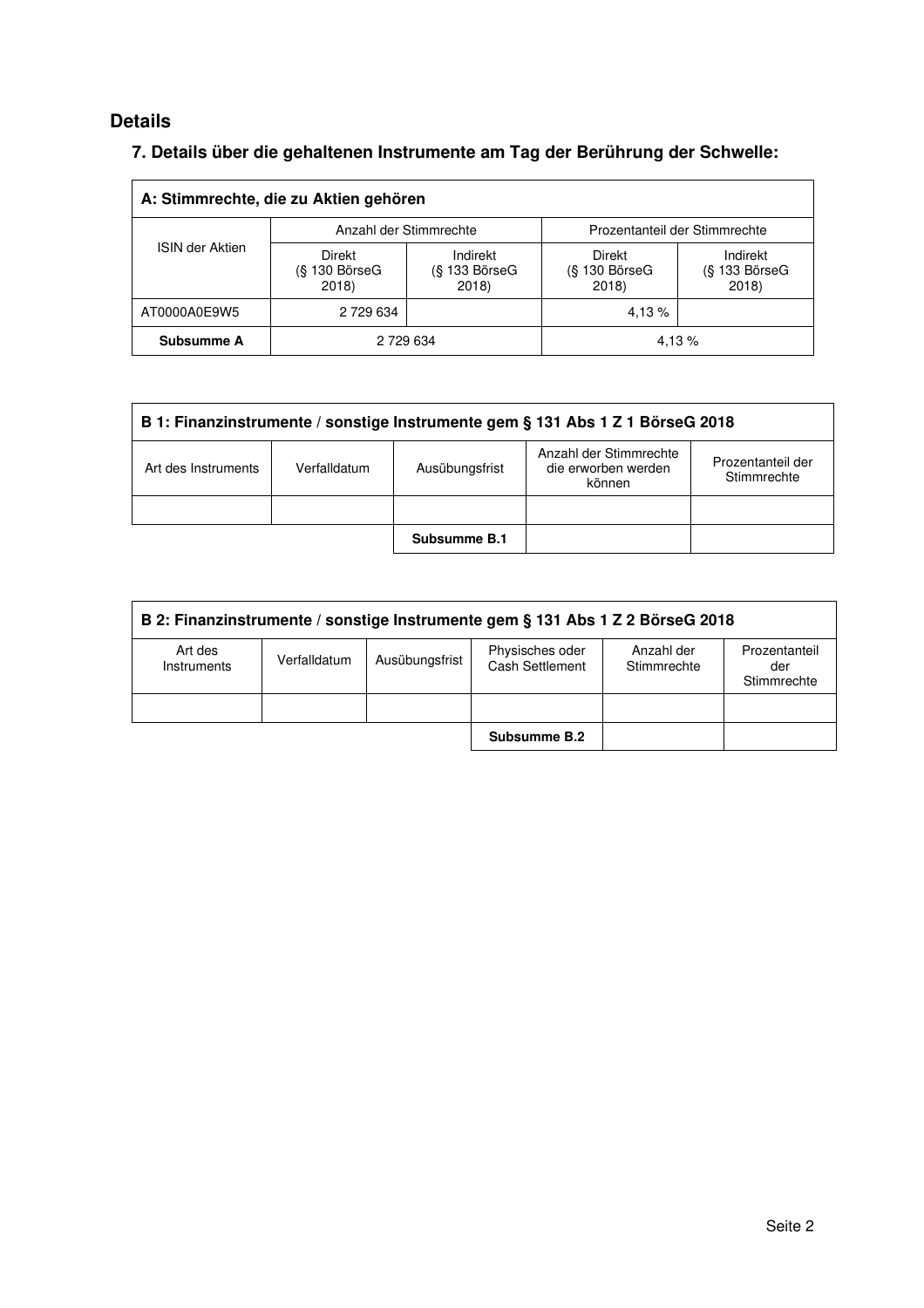#### **8. Information in Bezug auf die meldepflichtige Person:**

 $\boxtimes$  Die meldepflichtige Person (Punkt 3) wird nicht von einer natürlichen/juristischen Person kontrolliert und kontrolliert auch keine andere Person, die direkt oder indirekt Instrumente am Emittenten hält.

□ Volle Kette der kontrollierten Unternehmen, über die die Stimmrechte und/oder Finanz-/sonstigen Instrumente gehalten werden, beginnend mit der obersten kontrollierenden natürlichen oder juristischen Person:

#### **9. Im Falle von Stimmrechtsvollmacht**

Datum der Hauptversammlung: -

Stimmrechtsanteil nach der Hauptversammlung: - entspricht - Stimmrechten

#### **10. Sonstige Kommentare:**

Moreover, Amiral Gestion holds 220 719 S&T AG shares for which the final clients have kept the voting rights.

Paris am 17.12.2021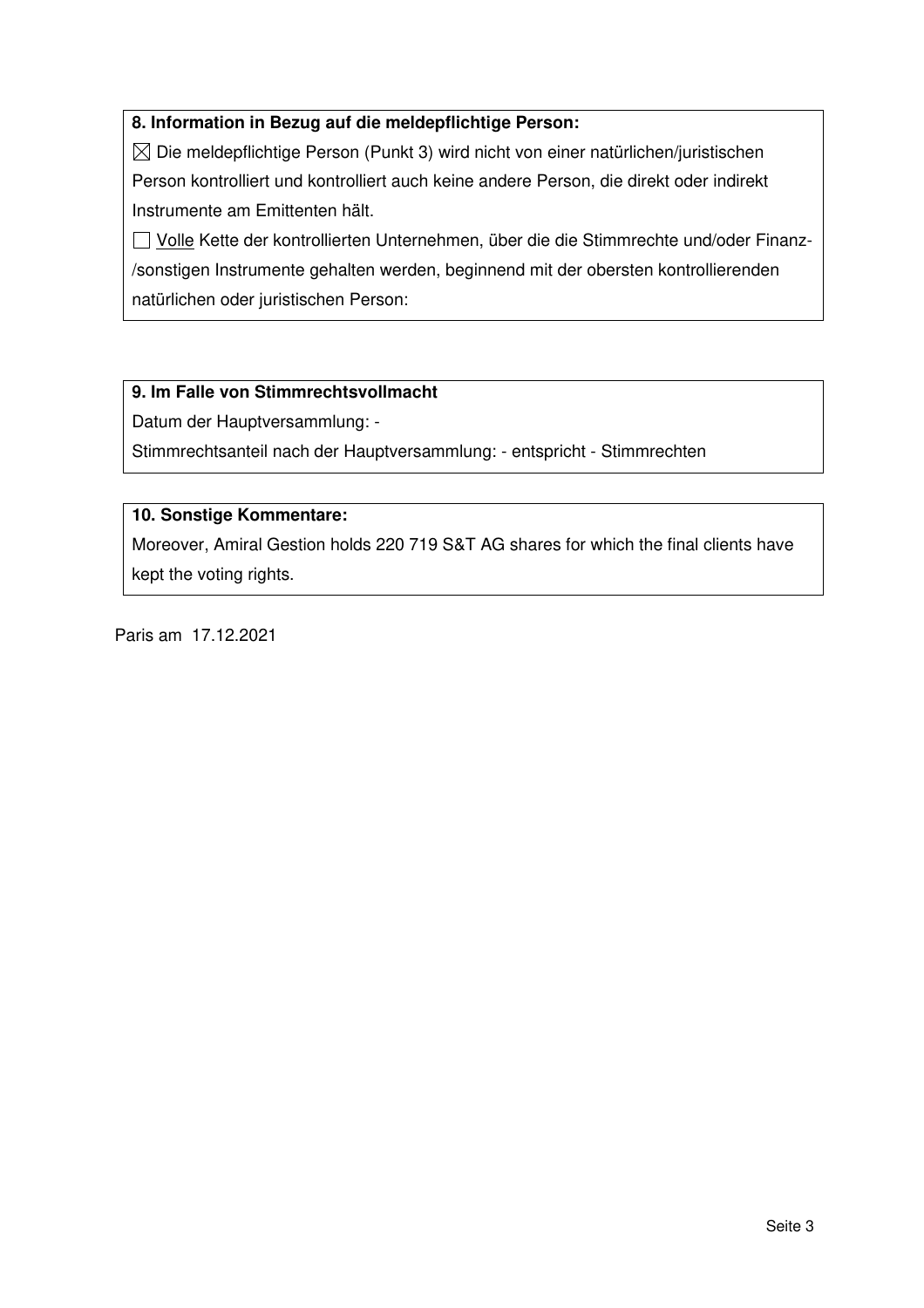# **NICHT ZU VERÖFFENTLICHEN!**

# **Meldung erfolgt durch**

Amiral Gestion Maximilien Stasiak administration@amiralgestion.com +33 1 40740008

# **NICHT ZU VERÖFFENTLICHEN!**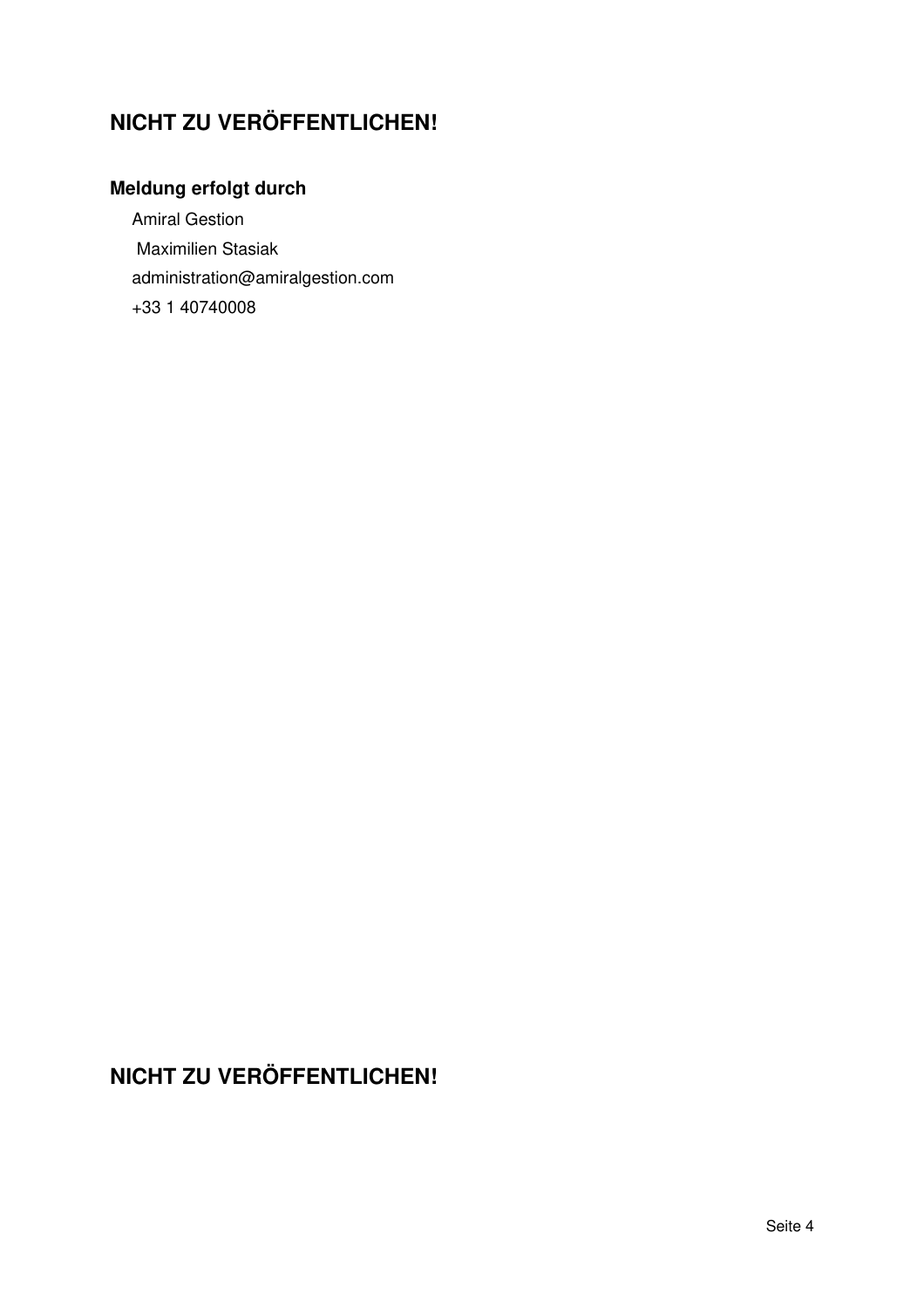## **Major holdings notification pursuant to Sec. 130 to 134 BörseG 2018**

Paris, 17.12.2021

#### **Overview**

#### **Notification made after deadline**

Caution: In case of violations of major holdings notification rules, please pay attention to Section 137 BörseG 2018 (Suspension of voting rights)

| 1. Issuer: S&T AG |
|-------------------|
|-------------------|

**2. Reason for the notification:** Acquisition or disposal of voting rights

#### **3. Person subject to notification obligation**

**Name:** Amiral Gestion

**City:** Paris

**Country:** France

#### **4. Name of shareholder(s):**

**5. Date on which the threshold was crossed or reached:** 16.12.2021

#### **6. Total positions**

|                                                                                | % of voting rights<br>attached to<br>shares $(7.A)$ | % of voting rights<br>through<br>financial/other<br>instruments $(7.B.1 +$<br>7.B.2 | <b>Total</b> of both in %<br>$(7.A + 7.B)$ | Total number of<br>voting rights of<br>issuer |
|--------------------------------------------------------------------------------|-----------------------------------------------------|-------------------------------------------------------------------------------------|--------------------------------------------|-----------------------------------------------|
| Resulting situation on the<br>date on which threshold<br>was crossed / reached | 4,13 %                                              | 0.00%                                                                               | 4.13 %                                     | 66 096 103                                    |
| Position of previous<br>notification (if applicable)                           |                                                     |                                                                                     |                                            |                                               |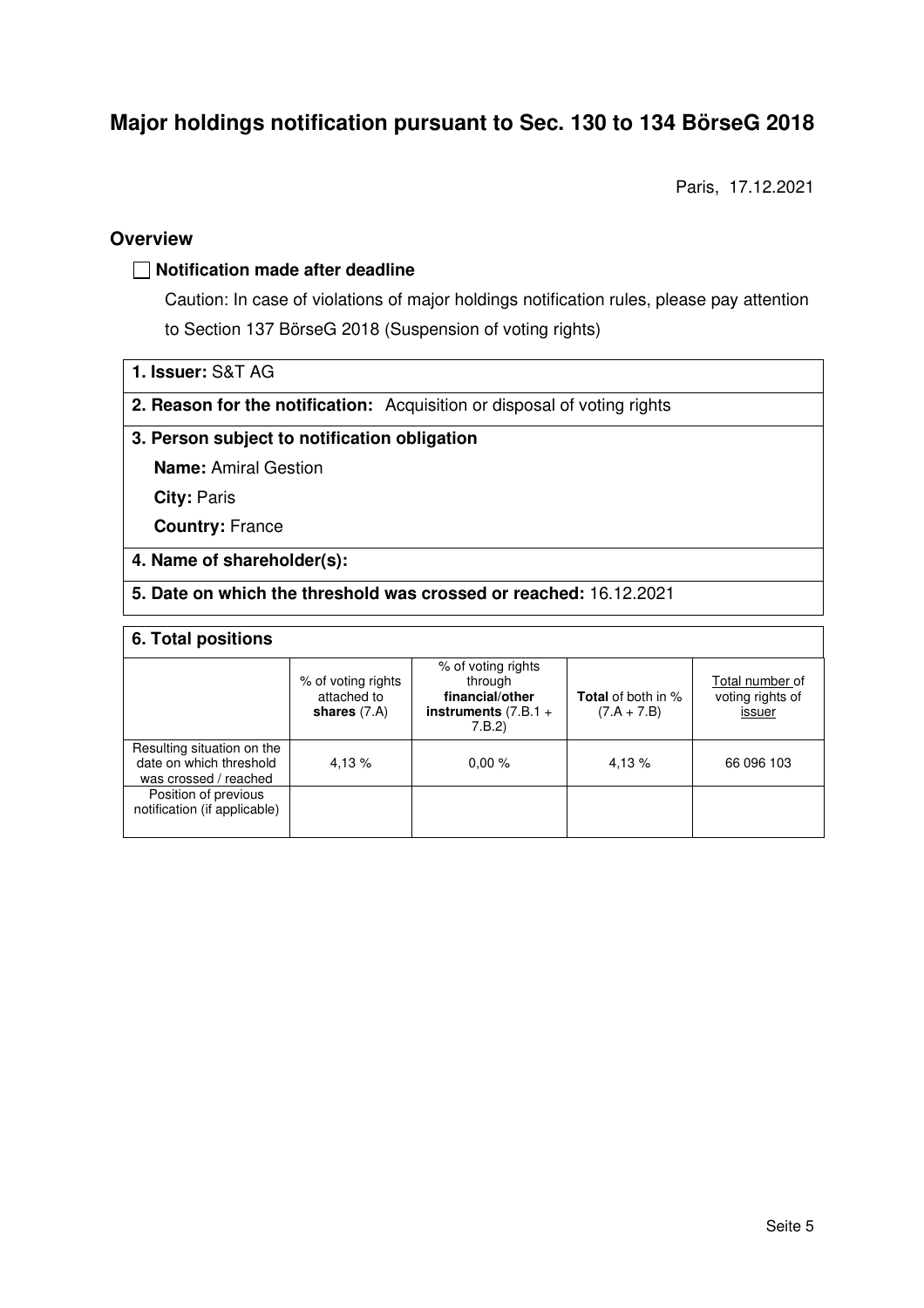### **Details**

| A: Voting rights attached to shares |                                   |                                      |                                    |                                      |  |  |
|-------------------------------------|-----------------------------------|--------------------------------------|------------------------------------|--------------------------------------|--|--|
|                                     | Number of voting rights           |                                      | % of voting rights                 |                                      |  |  |
| <b>ISIN Code</b>                    | Direct<br>(Sec 130 BörseG<br>2018 | Indirect<br>(Sec 133 BörseG<br>2018) | Direct<br>(Sec 130 BörseG<br>2018) | Indirect<br>(Sec 133 BörseG<br>2018) |  |  |
| AT0000A0E9W5                        | 2 729 634                         |                                      | 4.13%                              |                                      |  |  |
| <b>SUBTOTAL A</b>                   | 2 729 634                         |                                      |                                    | 4,13 %                               |  |  |

### **7. Notified details of the resulting situation:**

| B 1: Financial / Other Instruments pursuant to Sec. 131 para. 1 No. 1 BörseG 2018 |                        |                     |                                                                                      |                    |  |  |
|-----------------------------------------------------------------------------------|------------------------|---------------------|--------------------------------------------------------------------------------------|--------------------|--|--|
| Type of instrument                                                                | <b>Expiration Date</b> | Exercise Period     | Number of voting<br>rights that may be<br>acquired if the<br>instrument is exercised | % of voting rights |  |  |
|                                                                                   |                        |                     |                                                                                      |                    |  |  |
|                                                                                   |                        | <b>SUBTOTAL B.1</b> |                                                                                      |                    |  |  |

| B 2: Financial / Other Instruments pursuant to Sec. 131 para. 1 No. 2 BörseG 2018 |                    |                    |                                      |                            |                       |  |
|-----------------------------------------------------------------------------------|--------------------|--------------------|--------------------------------------|----------------------------|-----------------------|--|
| Type of instrument                                                                | Expiration<br>Date | Exercise<br>Period | Physical /<br><b>Cash Settlement</b> | Number of<br>voting rights | % of voting<br>rights |  |
|                                                                                   |                    |                    |                                      |                            |                       |  |
|                                                                                   |                    |                    | <b>SUBTOTAL B.2</b>                  |                            |                       |  |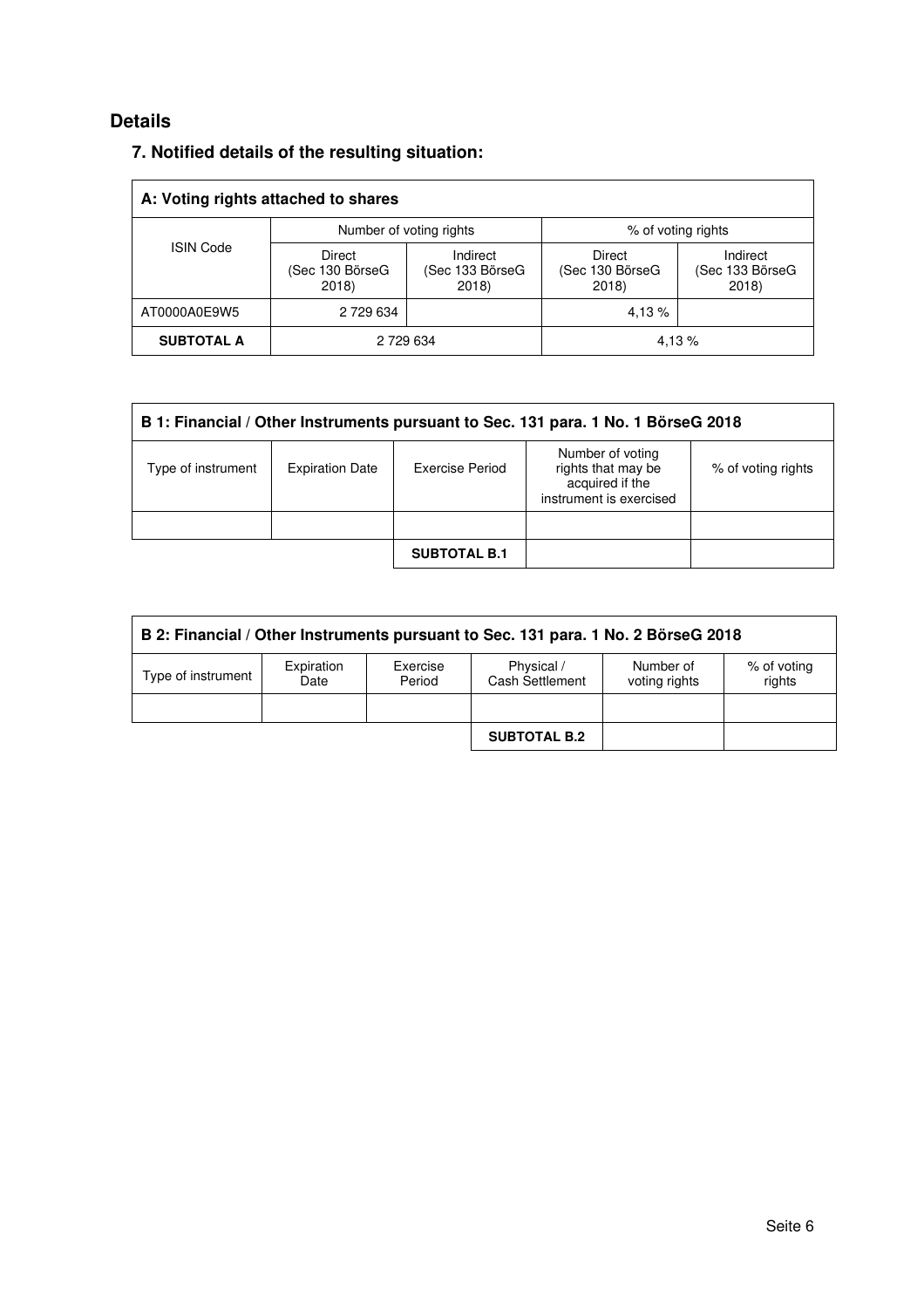#### **8. Information in relation to the person subject to the notification obligation:**

 $\boxtimes$  Person subject to the notification obligation is not controlled by any natural person or legal entity and does not control any other undertaking(s) holding directly or indirectly an interest in the (underlying) issuer.

 $\Box$  Full chain of controlled undertakings through which the voting rights and/or the financial/other instruments are effectively held starting with the ultimate controlling natural person or legal entity:

#### **9. In case of proxy voting**

Date of general meeting: -

Voting rights after general meeting: - is equivalent to - voting rights.

#### **10. Sonstige Kommentare:**

Moreover, Amiral Gestion holds 220 719 S&T AG shares for which the final clients have kept the voting rights.

Paris am 17.12.2021